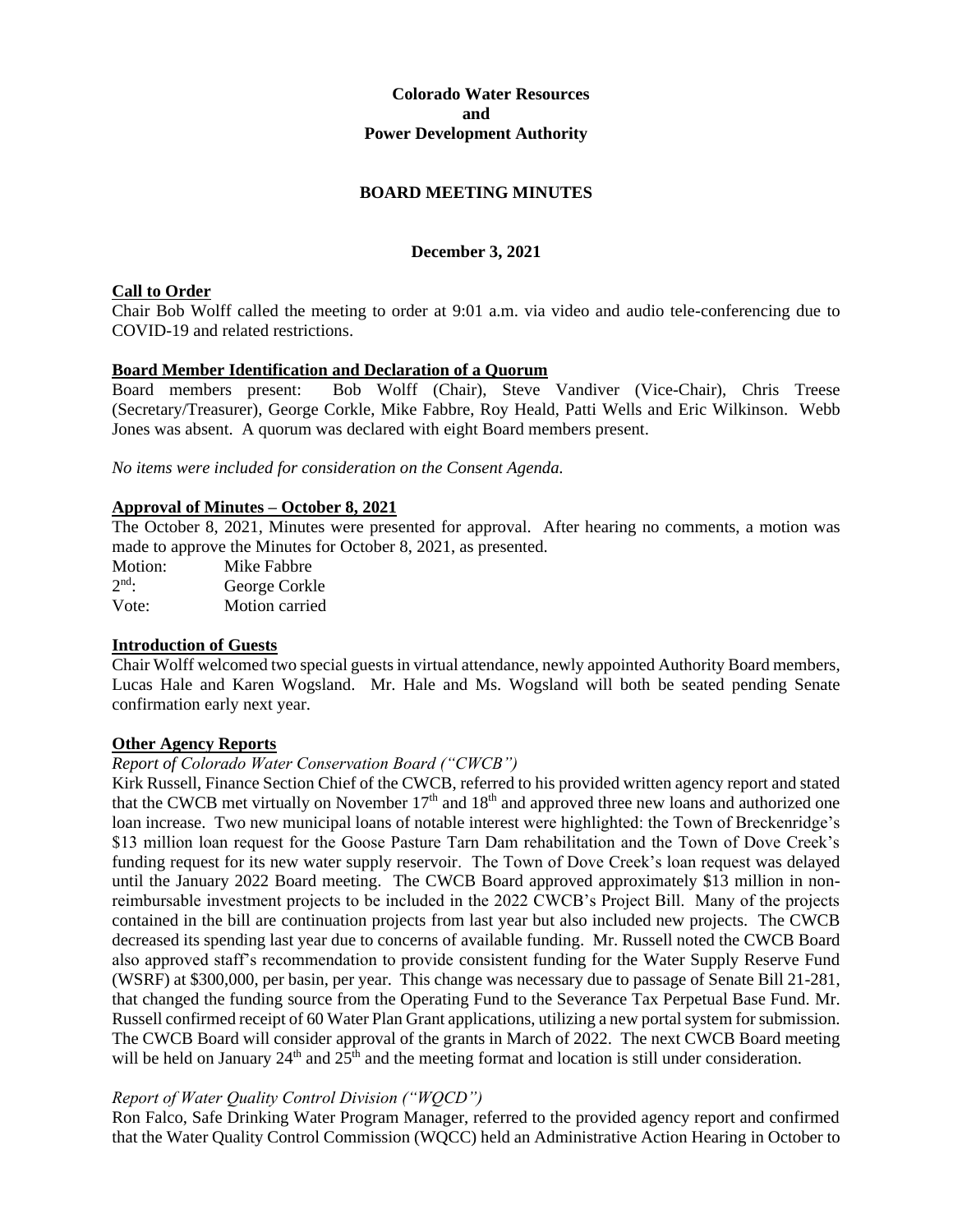consider approval of the proposed FY 2022 Intended Use Plans for both the Drinking Water Revolving Fund and the Water Pollution Control Revolving Fund. Both SRF Intended Use Plans were approved. Mr. Falco also briefly reported on the bi-partisan infrastructure bill and stated that ongoing coordination meetings will be held with partner agencies to determine plans for implementation. The bill includes funding to address lead service line inventory and removal efforts. Emphasis on emerging contaminants will also be addressed through the infrastructure bill and this funding will be in addition to the PFAS Grant program authorized under Senate Bill 20-218. Mr. Falco referenced the four pre-qualification meetings contained in the written report held between October  $6<sup>th</sup>$  and November 17<sup>th</sup>. Mr. Falco concluded his agency report by stating that stakeholder efforts around developing a specific rule to cover direct potable re-use in the Colorado primary drinking water regulations are on-going and a draft of the proposed new rule has been out for public comment for a few weeks and will close on December 5<sup>th</sup>. The next stakeholder meeting will be held on December 15<sup>th</sup> and a rulemaking hearing with the Commission is expected at the end of the summer 2022. Addressing a question from Chair Wolff, Mr. Falco briefly described an example of the mitigation process for water systems that have discovered PFAS in its system. Mr. McLaughlin asked if the Division had made an announcement regarding the replacement for Nicole Rowan's former position and Mr. Falco confirmed that Ms. Rowan was named the new Division Director and the Division just named Nathan Moore as the new Clean Water Program Manager. Director Heald inquired if the EPA has developed a different strategy for unveiling new health advisories for water systems and Mr. Falco confirmed that the Division has been working closely with EPA to improve the current process.

#### *Report of Department of Local Affairs ("DOLA")*

Desi Santerre, Water and Wastewater Program Manager of Local Government Services, referred to the provided written report and announced that since the report was written, awards from the Energy and Mineral Impact Assistance Program ("EIAF") Department were issued for Tier I (up to \$200,000) projects. She further stated that the Nederland Water Treatment Facility received \$120,000, for its grit removal project and that the Black Hawk-Central City Sanitation District did not receive a Tier I award for its sewer line design project due to limited available funding. Ms. Santerre confirmed that the program received approximately \$3.3 million in funding requests and the total amount of available funds was only approximately \$1.3 million. As a result, several entities did not receive an award this cycle. A number of Tier II (\$200,000 - \$600,000) applications will be considered on December  $8<sup>th</sup>$  at the EIAF Advisory Committee meeting and awards will likely be announced before the end of 2021. The next EIAF application cycle is expected to be on March 4, 2022, with anticipated funding of approximately \$10 million. Tier I and Tier II applications will be accepted, and awards are anticipated in May 2022. Ms. Santerre also reported that the Drought Task Force met on November 8, 2021, and due to an anticipated second year of La Niña conditions, the task force will remain active and meet again in January 2022. The Municipal Task Force also met on November 3, 2021, to finalize a summary of activities and strategize how to optimize the group if winter conditions necessitate continued activation of the task force. Meetings are currently suspended but will respond to needs of local government water providers as they arise, if necessary. Ms. Santerre also noted that typically DOLA will update the Disadvantaged Communities ("DAC") benchmarks annually in late December and/or early January after new American Community Survey ("ACS") data is released by the U.S. Census Bureau, but the Bureau announced the targeted release of ACS data has been delayed until at least March 2022. As a result of this delay, DOLA's update of DAC benchmarks will be similarly delayed. Ms. Santerre continued the agency report with an update of the Small and Rural Communities Technical Services Program as contained within the written report. Of note was the announcement that DOLA's contractor, JDS Hydro, was acquired by an engineering firm called RESPEC, effective October 1, 2021. As a result of this acquisition, DOLA has transferred the remainder of the contract to RESPEC through an assignment agreement but will utilize the same team of engineers. Due to this change, active recruitment of new communities was paused until the assignment agreement was finalized. Ms. Santerre concluded the agency report with an announcement that the new Local Government Services Director will be introduced at the January Board meeting. An offer has been made for the position and accepted but hasn't been publicly announced yet.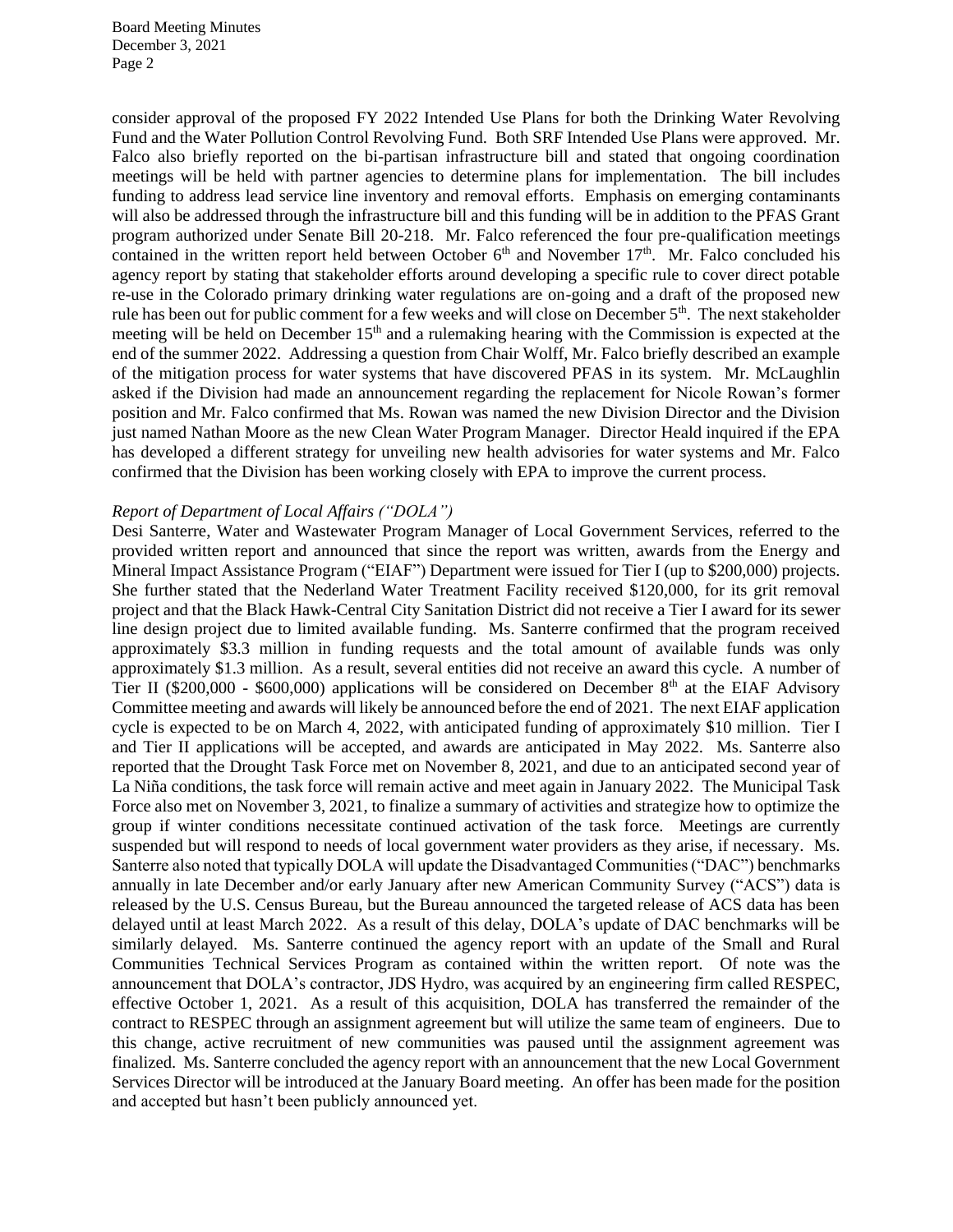#### **Authority Reports**

# *Report of the Chair*

Chair Bob Wolff announced that his first order of business as Chair was deciding to hold this meeting virtually and it was a difficult decision to make and hopes to be able to meet in person soon.

*Report of the Treasurer –* Treasurer Chris Treese didn't have a separate report and deferred the Treasurer's Report to Controller Justin Noll. Mr. Noll stated that financials through September were included in the Board materials, and that is typical for this time of year. Accounting staff continues to process transactions. The Authority's auditors will be on-site in early January to complete interim work and single audit testing. There was one loan payoff in the Water Revenue Bond Program; the City of Fountain paid off its 2013 loan for approximately \$9.6 million. A motion was made to accept the Treasurer's report.

| Motion: | Roy Heald      |
|---------|----------------|
| $2nd$ . | Chris Treese   |
| Vote:   | Motion carried |

Following the vote, Chair Wolff asked the Board members to let him know if they have an interest in serving on any of the existing Board Committees as assignments will be finalized by the end of the year.

*Report of Executive Director* – Keith McLaughlin congratulated the new Authority Board Officers: Chair Bob Wolff, Vice-Chair Steve Vandiver and Secretary/Treasurer Chris Treese, and stated he looks forward to working with the new slate of officers. Mr. McLaughlin also thanked Webb Jones for his support, insight, and direction he provided while serving his term as Chair. Reference to the written report included in the Board materials was made and Mr. McLaughlin highlighted a few items from that report, namely, the planned, all-day retreats with program partner agencies on December  $7<sup>th</sup>$  and  $21<sup>st</sup>$  to discuss the recently approved infrastructure bill. There is also a meeting planned on December  $8<sup>th</sup>$  with the EPA and the Authority intends to provide some beneficial insight and questions to assist the drafting of guidance material for the infrastructure funding. Mr. McLaughlin also thanked Mike Beck for his assistance with the nonpoint source meetings that were held to also discuss the Infrastructure Investment and Jobs Act and associated funding. Mr. McLaughlin also noted that work continues on the Employee Handbook revisions and although progress has been made, the final revisions will likely continue into the new year. Mr. McLaughlin referred to agenda item 12(c) Adjustments to the 2021 Budget and explained that Mr. Noll would be covering that item in greater detail later in the meeting but want to mention that a one-time adjustment for \$2,000 was made for Water Education Colorado ("WEco"). This adjustment was within the purview of the Executive Director, but Mr. McLaughlin wanted to inform the Board that sponsorships and/or contribution requests aren't always granted and similar requests for funding have been turned down to the Colorado Water Congress POND ("Professional, Outreach, Networking and Development"), American Water Works Association ("AWWA") and Colorado Water Trust. These decisions were based on alignment with the Authority's goals and mission. Mr. McLaughlin also noted a couple of work anniversaries, including Authority Office Manager Sabrina Speed (19 years) and Authority General Counsel Karl Ohlsen (20 years).

# *Accounting Manager's Report*

Controller Justin Noll confirmed that efforts are underway to fill the Accounting Technician position vacated by Jennifer Flores' departure in October. Mr. Noll confirmed that the job vacancy announcement has been posted for two weeks and has only garnered 10 resumes for consideration. Four candidates were contacted for interviews and only two applicants responded. Of the two applicants contacted, one candidate cancelled the interview on the scheduled date and the other candidate didn't do as well during the interview process as they had hoped. The Accounting staff is preparing to expand its search and hopes to interview more candidates in the coming weeks.

#### *Finance Manager's Report*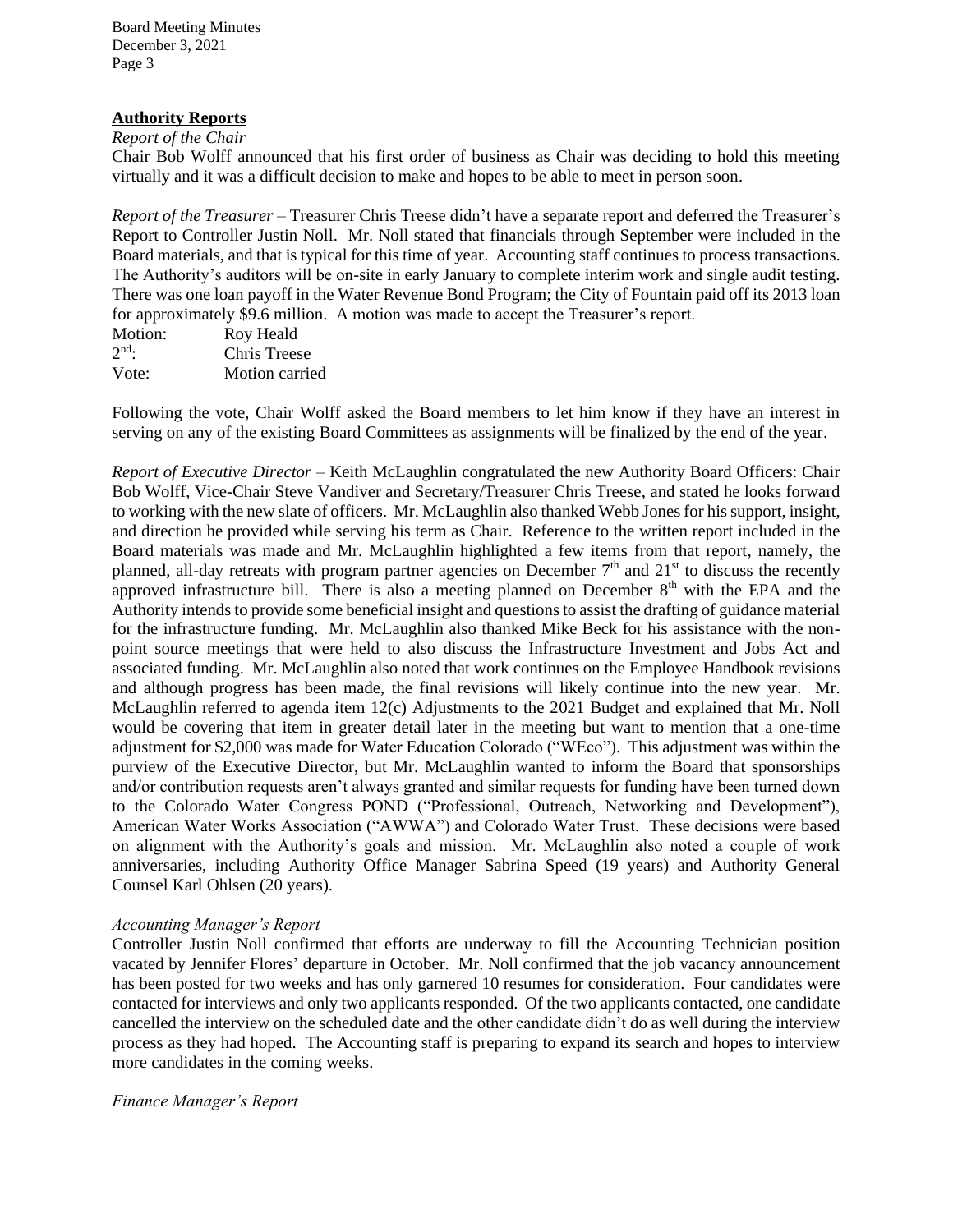Finance Director Jim Griffiths acknowledged that the previous evening's Board Program Work Session included a good discussion about the Infrastructure Investment and Jobs Act ("IIJA") funding and confirmed that staff would be emailing pertinent updates as needed and as they become available to keep the Board apprised of developments as they happen. Next, Mr. Griffiths confirmed that most direct loans include May  $1<sup>st</sup>$  and November  $1<sup>st</sup>$  loan repayment dates and detailed the process of distributing invoices one month prior to the due date. He noted that payments are due no later than 10 days after the due date. The Town of Olney Springs is currently late on the November 1<sup>st</sup> due date for its WPCRF direct loan and also had a late payment in May 2021. Authority staff is working closely with the Town to resolve this issue. It was noted that Authority general counsel Karl Ohlsen has been advised of the late payment issues as well.

# *Office Manager's Report*

Office Manager Sabrina Speed provided an update on the Authority's building construction and also shared a couple of recent pictures of the building. It was noted that on the previous day there was an issue in the ladies' room and water flooded from the ceiling in one of the vacant stalls. The staff has appreciated not working in the noisy construction zone full-time while allowed the opportunity to work from home on a hybrid schedule. The building's maintenance engineer has indicated they expect the major construction to be completed by year end; however, the Authority staff is less optimistic. Ms. Speed also mentioned that Mr. McLaughlin commissioned an Annual Report Committee, comprised of members from the Authority's three separate departments: Accounting, Administration and Finance. The purpose for the Committee was to fully review the Authority's current Annual Report format and contents and to make recommendations and improvements to each. Members of this Committee were: Claudia Walters, Sabrina Speed, Austin Reichel and Keith McLaughlin. The Committee met several times throughout the year and dissected every portion of the report and made revisions, as needed. All Authority staff was involved in the redesign, through the three department representatives. The Committee members also scheduled three vendor presentations and were thoroughly vetted. Ultimately, the Committee selected Travis Claussen, with sivART Graphic Design. Mr. Claussen has previously worked with Northern Water and others on Annual Report design and format. Ms. Speed continued her report with an update on the Governor's guidance on COVID-19 vaccination and training requirements for appointed Boards and Commissions that are housed under Colorado's Executive Branch. This designation includes the Authority's Board of Directors, and as such, we are required to take additional measures to hold an in-person meeting. These measures include having all attendees attest to their vaccination status to the Board administrator prior to meeting entry (or have proof of a negative COVID-19 test within 48 hours of the meeting), following all local restrictions (including mask mandates and room capacity limits) and providing personal information for post-meeting contact tracing for two weeks after the meeting, if required. As of now, the Authority is not prohibited from meeting in-person, but rather is strongly encouraged to only meet virtually. At this time, Ms. Speed is holding off on registrations for the Colorado Water Congress Annual Convention until a final determination has been made. The report concluded with an update on the Board room enhancements, including US and Colorado state flag displays as well as upgrades to the sound system.

#### *Report of Legal Counsel – Karl Ohlsen*

Karl Ohlsen, representing Carlson, Hammond & Paddock, had no formal legal report and noted his recent work with Michelle Magruder on copyright issues for Ms. Magruder's training materials as well as the Authority's Employee Handbook. Mr. Ohlsen noted that this time of year generally tends to bring requests from outside general and bond counsel to change the language in its opinion letters, and he is working closely with Authority staff on modifying the opinions, as applicable. Mr. Ohlsen also expressed his support of the Authority holding a virtual format meeting in January as his office recently experienced an outbreak of COVID-19 cases.

# **Drinking Water Revolving Fund**

*Additions/Modifications/Deletions to the Project Eligibility List for Joint Resolution*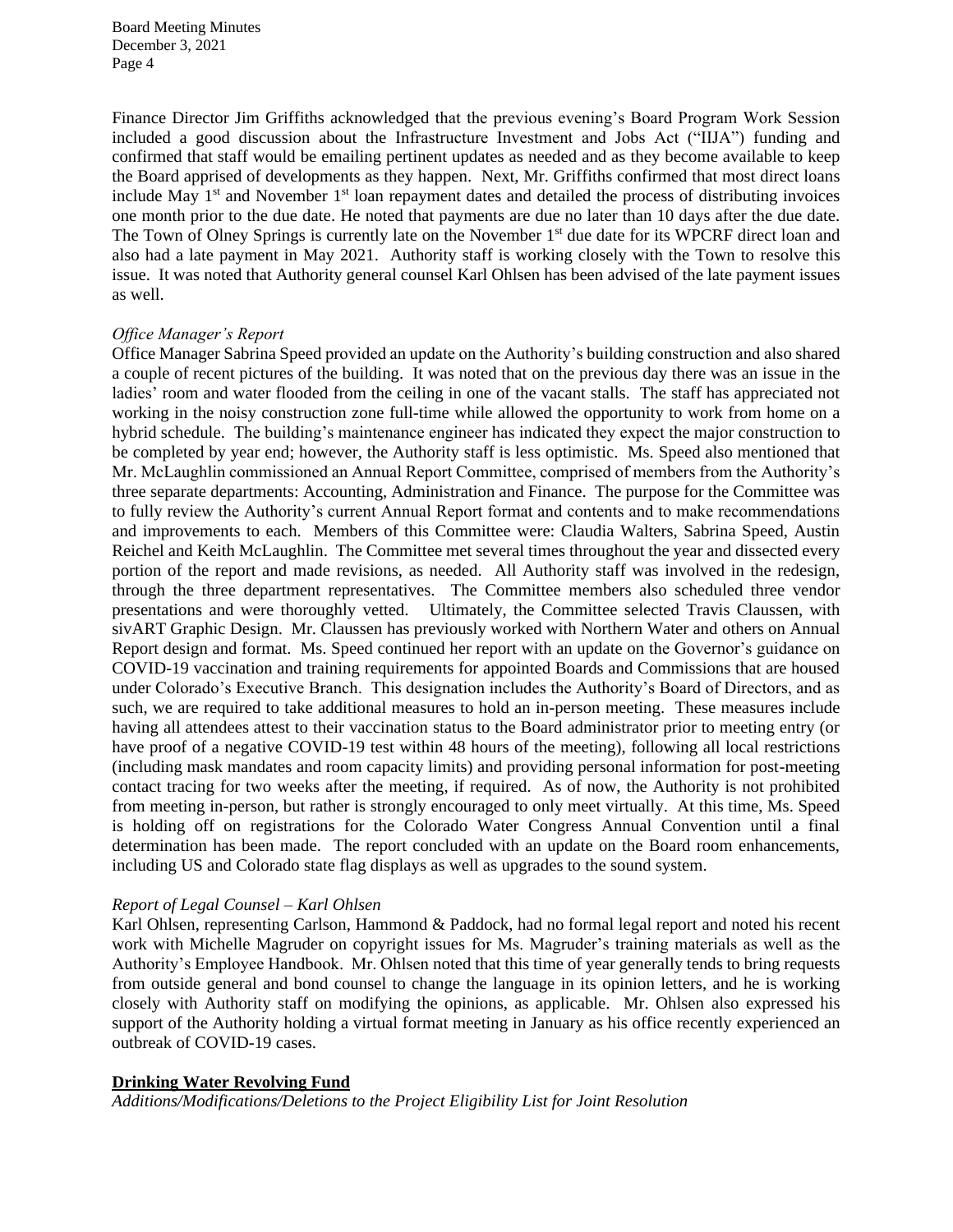Ian Loffert briefly reviewed the background and process, of the annual preparation of the Eligibility Lists for the Joint Resolution, for the benefit of the two new Board members. Mr. Loffert reported that compiling the Eligibility Lists is a requirement of the Environmental Protection Agency ("EPA") for all State Revolving Programs in the country. The purpose of this list is to show a need for current and future drinking water and wastewater/clean water infrastructure projects. It is also a requirement of the Authority's statute. The process begins at the Water Quality Control Division, specifically Erick Worker, distributing a needs survey every year in June to every known community in Colorado, and concludes in mid-to-late July. The surveys are submitted electronically through the Colorado Environmental Online Services ("CEOS") system, making it easier and more convenient to complete the survey and manage the data. If an entity is seeking funding through either SRF program, they must be on the current year's eligibility list and the proper project components, or descriptions, must also be identified on the list. Once the updated eligibility list is compiled, the WQCD attaches the list to the respective programs' Intended Use Plan and is submitted to the Water Quality Control Commission for review and approval in October. Once approved, the eligibility lists are forwarded to the Authority staff for review and structuring to provide terminology consistent with the Authority's statute and edited for easier readability. That modified list is then presented to the Authority Board for approval. Following Board approval, the eligibility list is then reformatted as a joint resolution for submittal to the general assembly, no later than January  $15<sup>th</sup>$  of each year, and approved and signed by the Governor no later than April 1<sup>st</sup> annually. Once signed, all projects on the list are eligible for funding through the SRF programs for that year. The project list in the Board materials includes additions, modifications, and deletions for each SRF program. Mr. Loffert briefly reviewed the additions, modifications and deletions included on each list. The eligibility lists are even more important this year due to the IIJA funding, and any associated grant funding, that will be available in 2022. Mr. Loffert reported that there were 450 DWRF projects totaling approximately \$21 billion, and 351 WPCRF projects totaling approximately \$13 billion. Mark Henderson then thanked Erick Worker for all the hard work that he does to compile the list through the annual needs survey. A motion was made to approve the 2022 Water Pollution Control Revolving Fund and Drinking Water Revolving Fund eligibility lists and to incorporate the additions, modifications, and deletions into a joint resolution with the provision that staff can modify the lists following further review and discussion with the Water Quality Control Division.

| Motion:           | Roy Heald             |
|-------------------|-----------------------|
| $2^{\text{nd}}$ . | <b>Steve Vandiver</b> |
| Vote:             | Motion carried        |

#### *Leveraged/Direct/Interim/Disadvantaged Communities Program Interest Rates for 2022*

Wesley Williams noted the previous evening's discussion regarding interest rates at the Board Program Work Session that included comparative rates, average rates, and market conditions relative to the Board approving program interest rates for 2022. It was also mentioned that historic rates are still low and with the new COVID variant negatively impacting stocks, rates have ticked down even further. Given the encompassing factors, staff recommends no changes to most of its current interest rates to keep competitive, below market rates. Staff identified one suggested change to the Small Hydropower Loan Program ("SHLP"), decreasing the interest rate 0.5% to 2.0% to remain in-line with the Colorado Water Conservation Board. Authority staff may return to the Board in June, or earlier, if there is a need to update rates. The suggested changes received a favorable recommendation from the Board Program Work Session. A motion was made to accept staff's recommendation to decrease the SHLP interest rate to 2% and keep all other program interest rates static.

| Motion:           | Patti Wells    |
|-------------------|----------------|
| $2^{\text{nd}}$ . | Chris Treese   |
| Vote:             | Motion carried |

#### *Status of Projects*

Wesley Williams confirmed that one DWRF loan application is expected for the January Board meeting from the Town of Nucla for approximately \$964,562, to replace an asbestos cement water main and the installation of new pipes. Since the last Board meeting, there have been no Planning Grants or Design and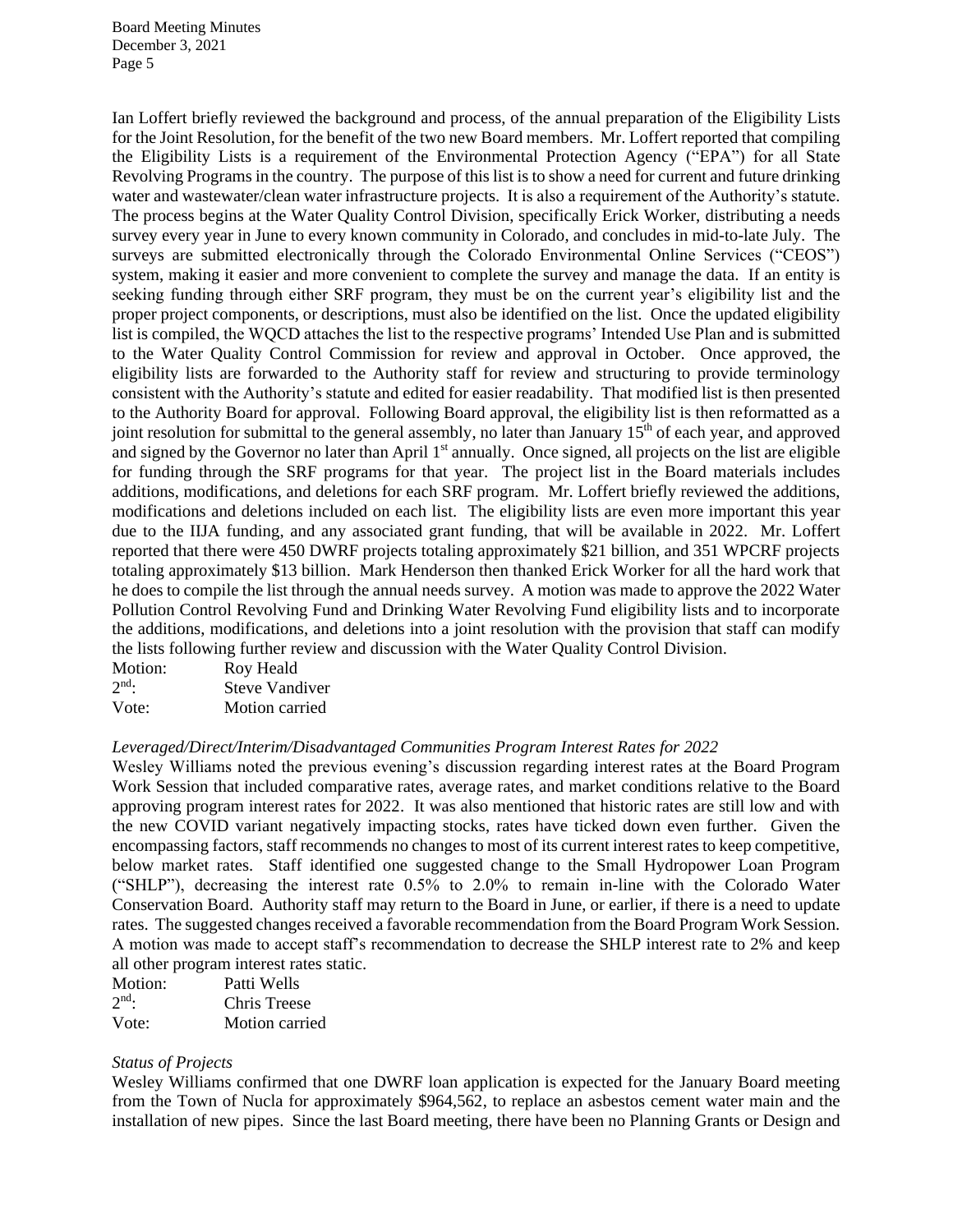Engineering Grants issued. Approximately \$130,000, remains available for 2021 DWRF Planning Grants. Similarly, there is approximately \$754,959, remaining for Design and Engineering (D&E's) for the remainder of the year. One additional D&E Grant is expected to be issued before year-end. Mr. Williams noted that the IIJA includes a specific requirement to fund replacement of lead service lines. Denver Water is currently in the midst of a large lead service line replacement project and has reached out to Authority staff to inquire about available funding. A meeting with Denver Water has been set for December  $14<sup>th</sup>$  to discuss its project in greater detail. Mr. Williams also notified the Board that two private, not-for-profit loan applications (Park Water Company and Trail West Homeowners Association) are expected to be submitted by the January 15<sup>th</sup> deadline for consideration in March. To date, only one private nonprofit loan has been approved and executed, but additional entities are expected to apply as there has been an uptick in interest. The Trail West HOA request may include a one-time direct loan limit waiver due to rising inflation. Mr. Williams concluded the status report with notice that there may be a significant increase in the number of loan applications submitted by the January 15th deadline due to a new Buy American, Build American ("BABAA") requirement associated with IIJA funding. Any loans executed by May  $13<sup>th</sup>$  will not need to comply with the new BABAA requirement. Following the report, Director Treese asked if the BABAA requirement was more restrictive than the American Iron and Steel ("AIS") requirement and Mr. Williams confirmed that the BABAA requirement was much more restrictive as it requires most construction materials to be both produced domestically. Mr. Williams added that Mark Henderson and his team at the WQCD are already discussing the new requirements with potential borrowers. Mr. Henderson further clarified that the AIS requirement applied to components that are made primarily of iron and steel products and the new BABAA requirement applies to iron and steel as well as all manufactured products and all construction materials. All products are not only required to be made in America but sourced domestically as well. There has already been significant concern within the industry about meeting these new stringent requirements and several industry leaders have already been in contact with EPA to advocate for exceptions and/or waivers pending further EPA guidance.

# **Water Pollution Control Revolving Fund**

#### *Loan Application – Palmer Lake Sanitation District, Resolution No. 21-30*

Kevin Carpenter presented the Palmer Lake Sanitation District's request for a direct loan through the WPCRF loan program in the amount of \$3,000,000. The proposed loan will be for a term of up to 30 years, at an interest rate of 2.25%. The District is pledging sewer system revenue to secure the loan and the current rate is \$45.00 and a rate increase will not be necessary. This project consists of replacing existing sewer pipe with new pipe in addition to replacing or rehabilitating existing manholes. Mr. Carpenter confirmed that the project delivery method is design/bid/build, and the contingency is 11% of the total project cost. He also noted that the District has reserves available in both cash and investments, if needed. The District has healthy finances and is prepared to take on the proposed debt. This project received a favorable recommendation from both Authority staff and members of the SRF Committee. A motion was made to adopt Resolution No. 21-30, approving a direct loan to the Palmer Lake Sanitation District and execution of a loan agreement and other documents necessary therefor, subject to meeting the Authority's 110% rate covenant, 3-month operations and maintenance reserve fund covenant and the 110% additional bonds test, if applicable, on an annual basis.

| Motion: | <b>Steve Vandiver</b> |
|---------|-----------------------|
| $2nd$ . | Chris Treese          |
| Vote:   | Motion carried        |

#### *Non-Point Source Budget Request*

Keith McLaughlin noted the previous evening's full discussion about the non-point source project and associated budget with the WQCD. As a follow-up item, Mr. McLaughlin forwarded copies of the regional map and additional information, as provided by the WQCD, to the Board prior to the meeting.

*Status of Projects*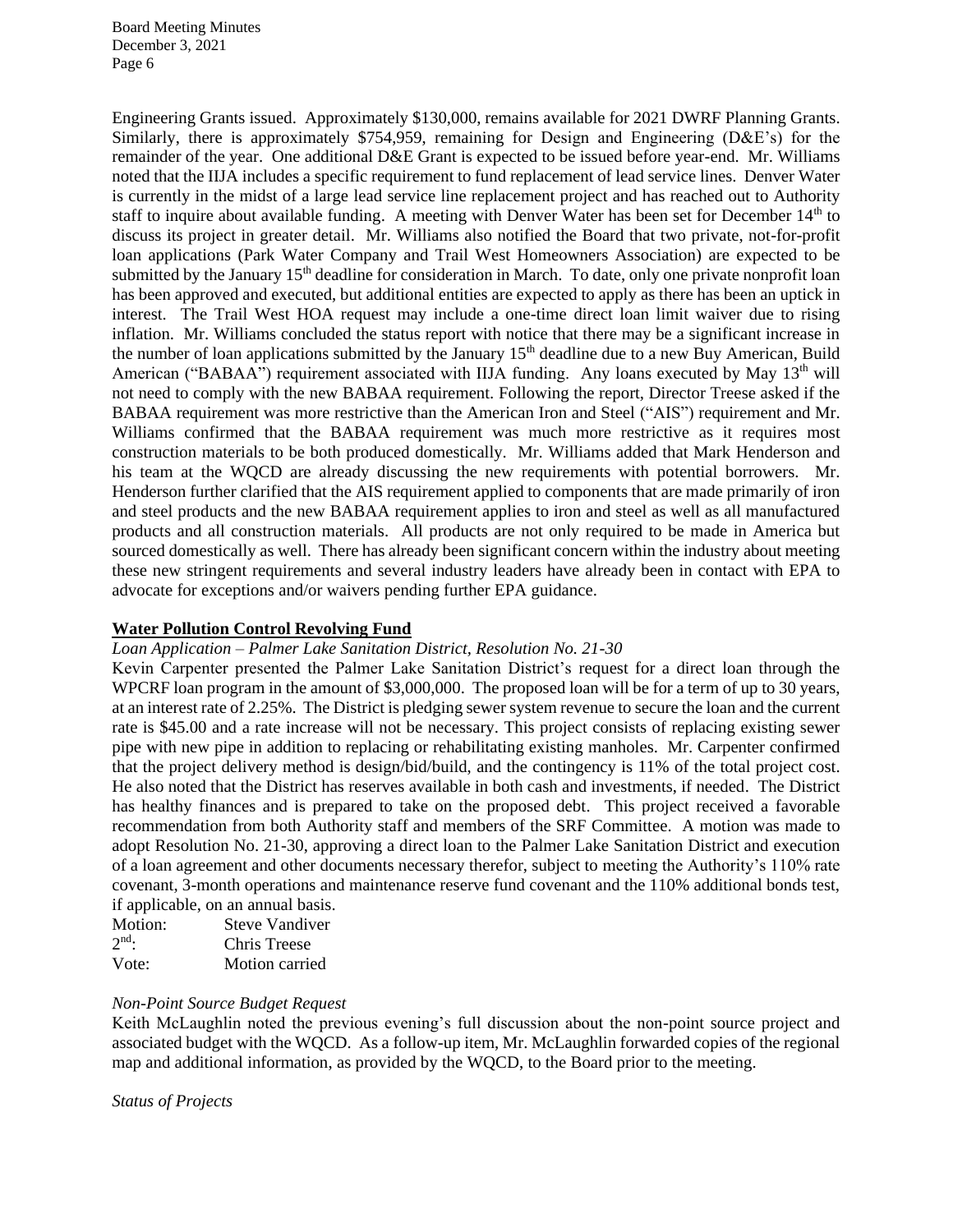Austin Reichel reported that since the last Board meeting, there has been one WPCRF pre-qual meeting with the Town of Crested Butte for its estimated \$10 million project for wastewater treatment plant improvements. Additionally, the Town of Bethune submitted its loan application for consideration at the January Board meeting for approximately \$1.1 million for the replacement of its existing lagoon with an evaporated pond system. The City of Ouray also submitted an early application for the January  $15<sup>th</sup>$  deadline for consideration in March 2022. This application will be for a leveraged loan for approximately \$13 million for a new wastewater treatment facility. Since the last Board meeting, no Planning Grants have been issued and approximately \$140,000, remains available for 2021. Additionally, one Design  $\&$ Engineering Grant was issued to the Town of La Jara for approximately \$100,000, for upgrades and improvements to its existing lagoon wastewater treatment facility. Of the \$1.5 million budgeted for 2021, there is approximately \$902,791, remaining for WPCRF Design and Engineering Grants for the remainder of the year. Mr. Reichel confirmed that he and Kevin Carpenter visited the Boxelder Sanitation District and shared pictures from the visit and tour of the District's project. Staff anticipates having five borrowers participate in a WPCRF spring bond issue: Morrison Creek Metropolitan Water and Sanitation District (\$8.5 million), Town of Wellington (\$40 million), City of Englewood (\$15-\$17.5 million), City of Ouray (\$13 million), and Purgatory Metropolitan District (\$14 million).

# **Small Hydropower Loan Program**

Jim Griffiths provided an update on the City of Cortez' renegotiated power purchase agreement with Empire Electric Association and confirmed that the Empire Electric Association was not agreeable to terms favorable to the City and as a result, the agreement was executed with a 10-year term at half the electric rate paid to the City. For this reason, beginning in 2022, the City will  $\frac{1}{2}$  unlikely be unable to cover its operating expenses plus debt service with Electric revenues. Authority staff has been in contact with the City to discuss its options to meet its financial obligations. One viable option for the City is to add water revenue to its existing loan pledge that currently includes only revenues generated through the power purchase agreement. Discussions will continue until a viable resolution is found.

# **Water Revenue Bond Program**

# *Water Revenue Bond Program Improvements – Staff Recommendations*

Ian Loffert noted the robust discussion the Board held at the Board Program Work Session about staff recommended improvements to the existing Water Revenue Bond Program (WRBP). The changes were recommended for full Board approval by a narrow 5-4 vote at the BPWS. The recommended changes were: all Board approved borrowers must cover 15% of the cost of issuance ("COI") and are eligible for up to a \$300,000, subsidy to cover the remaining COI (previously was up to \$250,000) and approved applicants with a MHI at or below 90% of the prevailing average state MHI will also only have to cover 15% of the COI and will be eligible for up to a \$500,000, subsidy to cover the remaining COI (previously no parameter split based on MHI), and limiting WRBP issues per year based on available funds (previously no limits). Other possible solutions not included in the motion included keeping the COI subsidy to \$250,000, per borrower and increasing the borrower's percentage of COI up to 20% or 25%. A motion was made to adopt the Board Program Work Session's recommendations.

| Motion: | Roy Heald                                                             |
|---------|-----------------------------------------------------------------------|
| $2nd$ : | Chris Treese                                                          |
| Vote:   | Motion carried 5-3, Directors Wilkinson, Vandiver, and Fabbre opposed |

#### *Status Report*

Kevin Carpenter confirmed that there are five loans outstanding in the Water Revenue Bonds Program with an approximate balance of \$29.37 million. The City of Fountain recently completed a successful refunding with a net present-value savings of approximately \$814,303. There have been no new applications submitted since the last Board meeting and staff continues to seek future funding opportunities.

#### **Long Hollow Dam and Bobby K. Taylor Reservoir**

*Status Report*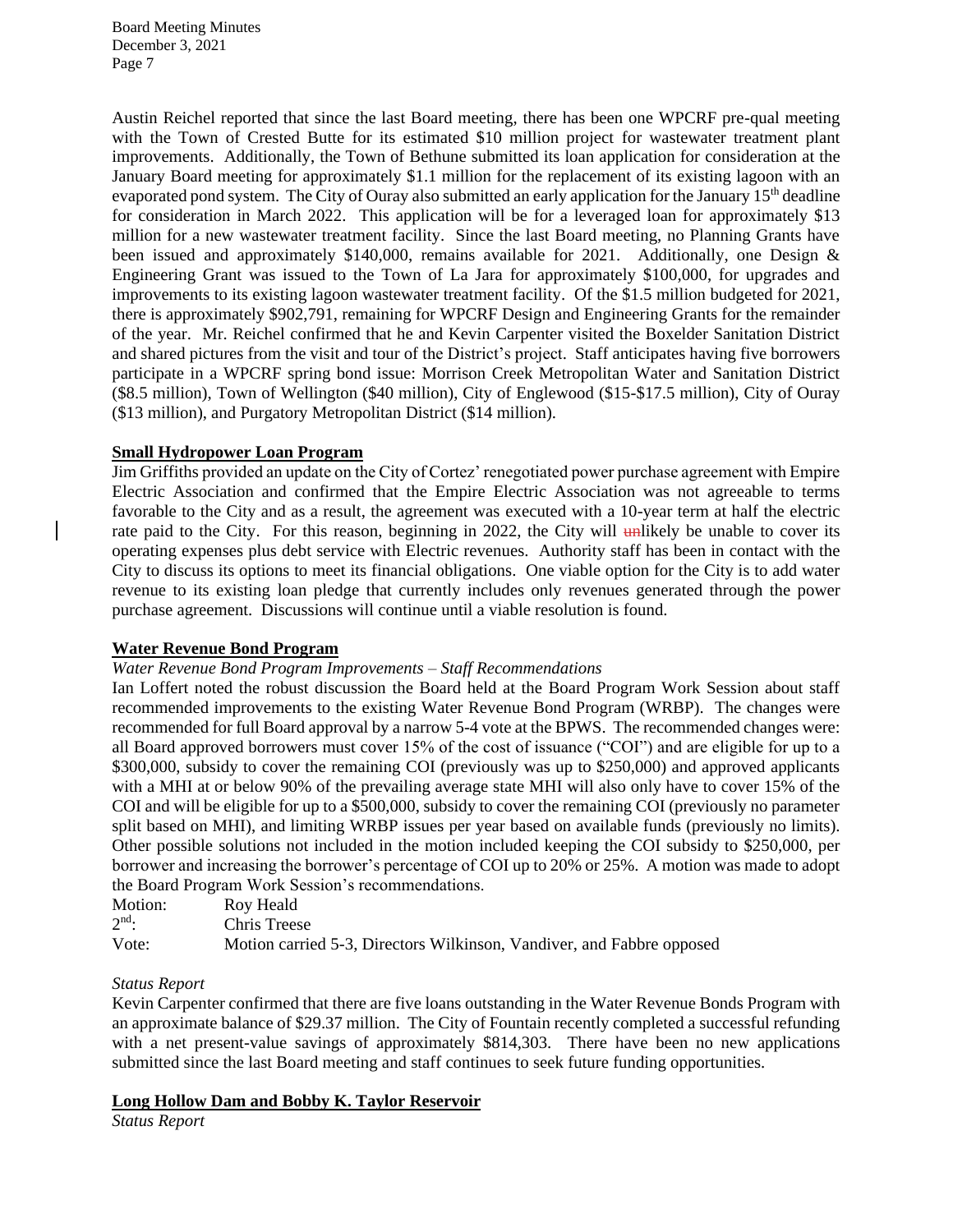Keith McLaughlin reported that as of October 8, 2021, Long Hollow Reservoir had only .6 acre-feet with a gage height of only .3 feet. At the October 8, 2021, Board meeting, the reservoir level was at approximately 1.45 acre-feet. The Animas-La Plata Water Conservancy District continues to work with Colorado Parks and Wildlife on an invasive species issue at the dam and the two entities are working towards a mitigation plan. The Authority will continue to reimburse the Animas La Plata Water Conservancy District for monthly expenses until the reservoir reaches first fill and Mr. McLaughlin noted those expenses have been declining fairly significantly since last year.

# **Unfinished Business – Committee Reports**

# *Board Program Work Session*

Committee Chair Chris Treese appreciated the Board's attendance at last evenings BPWS and also thanked staff for its efforts in preparing the material.

#### *Personnel Committee*

Committee Chair Roy Heald confirmed that the Personnel Committee met on November 29, 2021, to discuss various personnel issues as indicated on the meeting agenda contained within the Board materials. The meeting included an Executive Session to receive legal advice from the Authority's general counsel and Employers Council. The Committee forwarded the following motion for consideration of approval: to add six new positions and corresponding salary ranges as follows: Accountant II (\$57,120 to \$85,578), Senior Accountant II (\$70,176 to \$105,264), Deputy Controller (\$100,368 to \$150,552), Financial Analyst II (\$61,506 to \$92,310), Senior Financial Analyst II (\$77,928 to \$116,892) and Deputy Finance Director (\$110,160 to \$165,240); to adopt the recommended salary ranges for 2022; and award the Executive Director a 5% pay increase for 2022. The Committee also recognized the great work the Executive Director and staff did throughout the year under difficult circumstances. A motion was made to adopt the Personnel Committee's recommendations.

| Motion: | Roy Heald      |
|---------|----------------|
| $2nd$ : | Mike Fabbre    |
| Vote:   | Motion carried |

# **New Business**

#### *Adjustments to the 2021 Budget*

Controller Justin Noll reported that it is necessary to make a couple of changes to the 2021 budget as outlined in the December 3, 2021, memorandum contained in the Board materials. The adjustments are for informational purposes only as the amounts are within the Executive Director's authority to make since they are within the same spending group. The first adjustment is necessary due to the increase in dues to Water Education Colorado ("WEco") in the amount of \$2,000. That amount was moved from the "Contributions and Sponsorships" budget line item to "Dues, Subscriptions and Publications" budget line item to meet the budget requirement. Additionally, an adjustment was necessary in the DWRF program due to a refunding bond issue and associated arbitrage expenses from liquidated SLGS investments. As a result, \$100,000, was moved from the "Project Costs Paid – Direct Loans" budget line item to the "Arbitrage Rebate Payments" budget line item to meet the budget requirement.

# *Budget & Audit Committee – Resolutions 21-31 and 21-32*

Controller Justin Noll presented the proposed 2022 Budget and confirmed that following the October 8, 2021, Board meeting, the publication requirement was met, and the "Notice of Proposed Budget" appeared in the October 21, 2021, edition of *The Denver Post* and no inquiries were made for public inspection. Mr. Noll made changes to the 2022 budget since the October Board meeting and the changes were reviewed briefly. The first change was to the "Medical and Dental Insurance & HRA" line item due to receipt of 2022 premium rates from PERACare. This line item was reduced by \$107,000, as premiums were less than the budgeted expectation. Additionally, a change was made to the Water Pollution Control Revolving Fund program as the Authority has been strongly encouraged by the EPA that a Clean Water Needs Survey should be conducted for potential allocation of future clean water grant funds. A \$230,000, adjustment was made